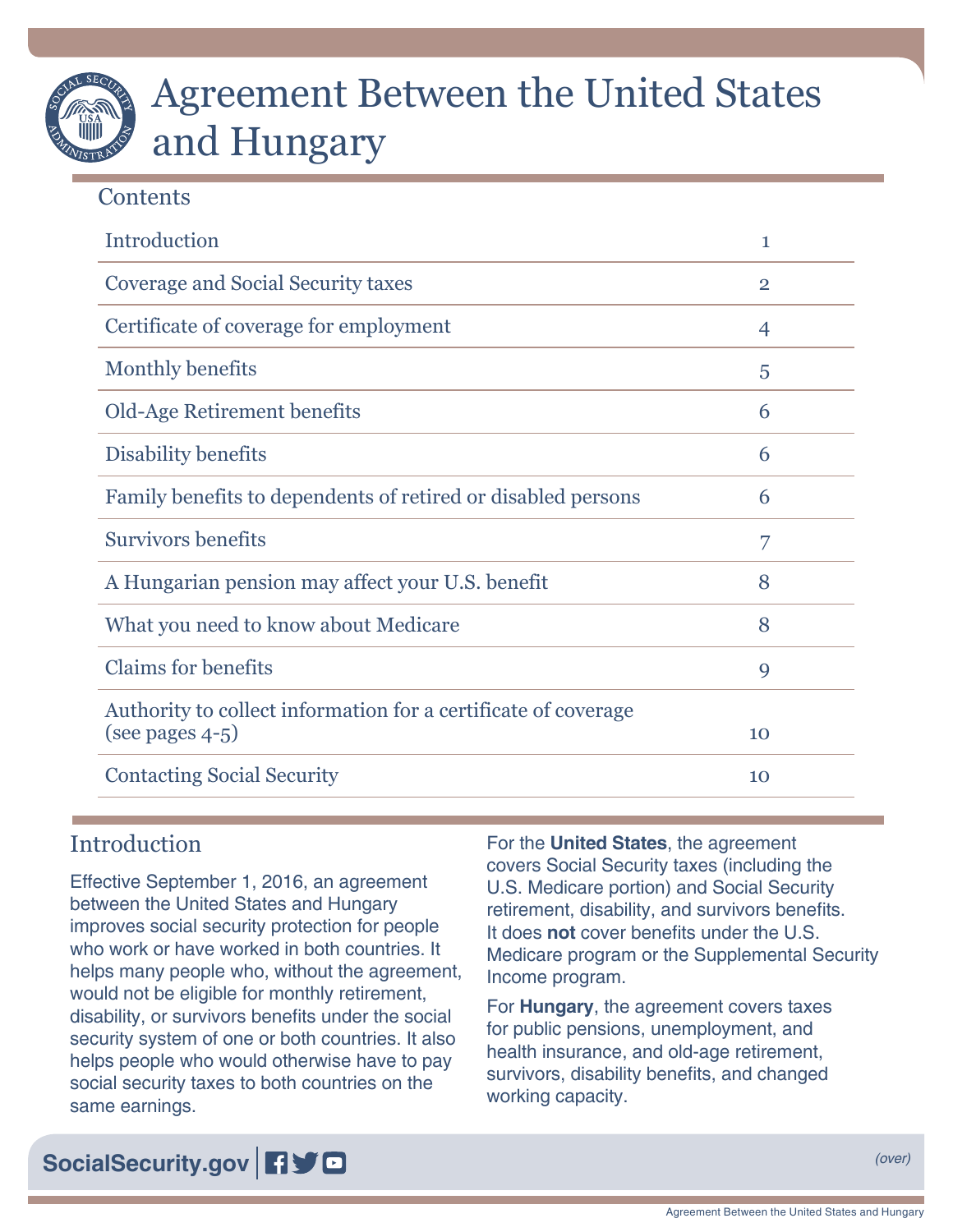<span id="page-1-0"></span>This booklet covers highlights of the agreement and explains how it may help you **while you work** and **when you apply for benefits**.

The agreement may help you, your family, and your employer:

- **While you work**—If both the U.S. and Hungarian social security systems cover your work, you and your employer would have to pay social security taxes to both countries on the same earnings. However, the agreement eliminates double coverage so you pay taxes to only one country. The section titled "Eliminating dual coverage for employment" explains these rules. If you are selfemployed, see the section titled "*Eliminating dual coverage for self-employment*."
- **When you apply for benefits—You may** have some social security credits in both the United States and Hungary, but not enough to qualify for benefits in one country or the other. The agreement makes it easier to qualify for benefits by letting you combine your social security credits in both countries. For more details, see the section on "Monthly benefits."

# Coverage and Social Security taxes

#### **Eliminating dual coverage for employment**

Before the agreement, both the United States and Hungary, under certain circumstances, could require employers and employees to pay social security taxes to both countries on the same earnings.

Under the agreement, if you work as an employee in the United States, you and your employer will normally only pay Social Security taxes to the United States. If you work as an employee in Hungary, you and your employer will normally only pay Hungarian Social Security taxes.

On the other hand, if your employer sends you from one country to work for that employer or an affiliate in the other country for five years or less, you and your employer will pay Social Security taxes only to the country from which your employer sent you, and you won't pay Social Security taxes in the other country. For example, if a U.S. company sends an employee to work for that employer or an affiliate in Hungary for no more than five years, the employee and employer will continue to pay only U.S. Social Security taxes. They won't pay social security taxes in Hungary.

#### **Eliminating dual coverage for self-employment**

Under U.S. law, U.S. Social Security covers self-employed workers if they are U.S. citizens or U.S. resident aliens even if they live and work outside the United States. The agreement says if you are self-employed and move your self-employment activity to the other country for five years or less, you only have to pay taxes to the country in which you first worked. As a result, if you are self-employed in the United States and move to Hungary to continue your self-employment for five years or less, you'll only pay Social Security taxes to the United States.

#### **Summary of agreement rules**

The following tables show whether the U.S. or the Hungarian social security system covers your work as an employee. If U.S. Social Security covers your work, you and your employer must pay U.S. Social Security taxes. If the Hungarian system covers your work, you and your employer must pay the required Hungarian taxes. The next section explains how to get a form from one country to prove you are exempt from paying taxes to the other country.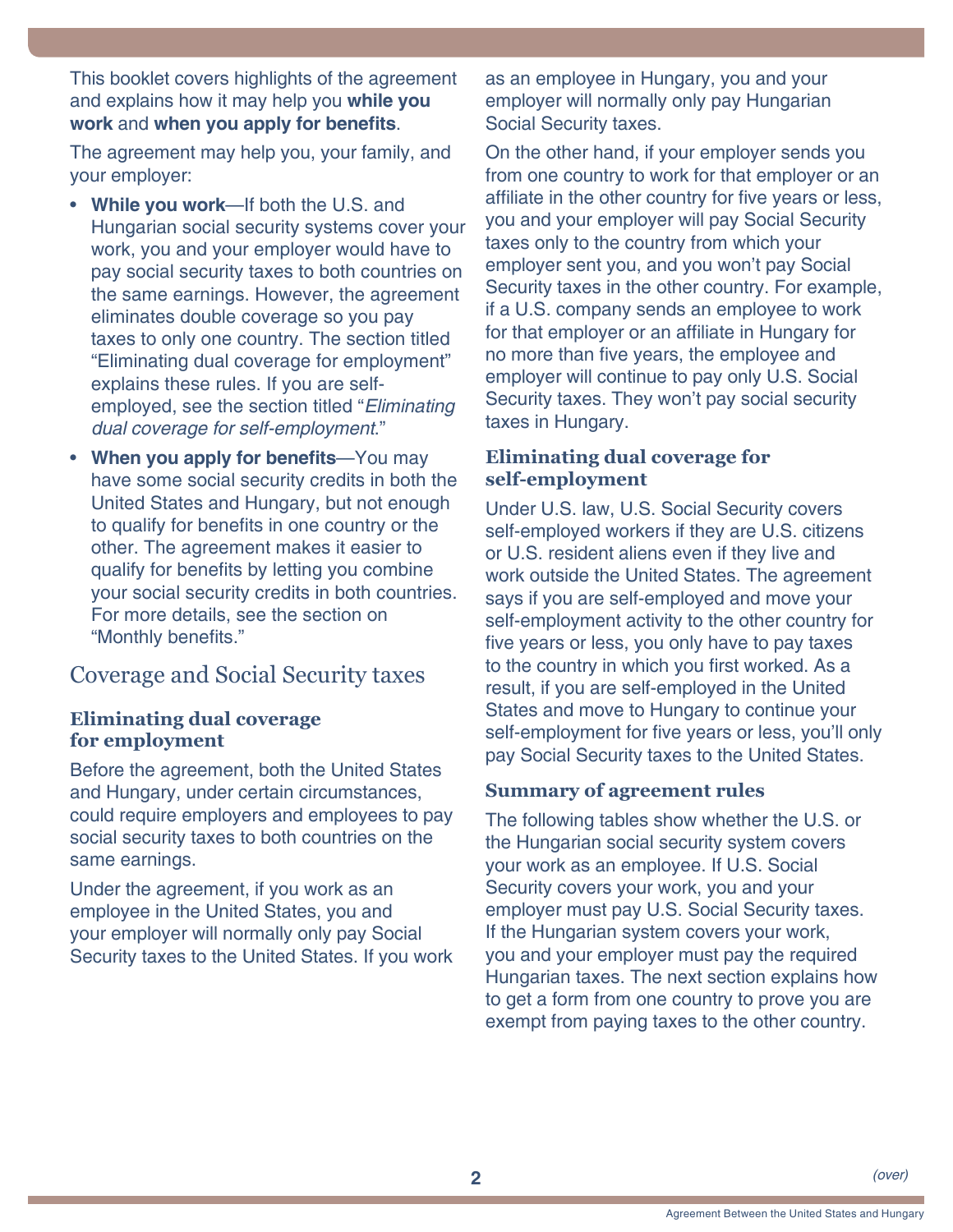<span id="page-2-0"></span>

| <b>Your Work Status</b>                                                                                                                                           | <b>Coverage and taxes</b>                                                                 |  |  |
|-------------------------------------------------------------------------------------------------------------------------------------------------------------------|-------------------------------------------------------------------------------------------|--|--|
| <b>You are working in Hungary:</b>                                                                                                                                |                                                                                           |  |  |
| For a U.S. employer who:                                                                                                                                          |                                                                                           |  |  |
| Sent you to work in Hungary for five years or less                                                                                                                | <b>United States</b>                                                                      |  |  |
| Sent you to work in Hungary for more than five years                                                                                                              | Hungary                                                                                   |  |  |
| Hired you in Hungary                                                                                                                                              | Hungary                                                                                   |  |  |
| For a non U.S. private employer                                                                                                                                   | Hungary                                                                                   |  |  |
| For the U.S. Government and you are a:                                                                                                                            |                                                                                           |  |  |
| U.S. national                                                                                                                                                     | <b>United States (either</b><br>Social Security or federal<br>retirement program)         |  |  |
| Hungarian national<br>$\bullet$                                                                                                                                   | Hungary                                                                                   |  |  |
| <b>You are working in the United States:</b>                                                                                                                      |                                                                                           |  |  |
| For an employer in Hungary who:                                                                                                                                   |                                                                                           |  |  |
| Sent you to work in the United States for five years or less                                                                                                      | Hungary                                                                                   |  |  |
| Sent you to work in the United States for more than five<br>years                                                                                                 | <b>United States</b>                                                                      |  |  |
| Hired you in the United States                                                                                                                                    | <b>United States</b>                                                                      |  |  |
| For a non-Hungarian private employer                                                                                                                              | <b>United States</b>                                                                      |  |  |
| For the Hungarian Government and you are a:                                                                                                                       |                                                                                           |  |  |
| Hungarian national                                                                                                                                                | Hungary                                                                                   |  |  |
| U.S. national<br>$\bullet$                                                                                                                                        | <b>United States</b>                                                                      |  |  |
| You are self-employed and you:                                                                                                                                    |                                                                                           |  |  |
| Work only in the United States                                                                                                                                    | <b>United States</b>                                                                      |  |  |
| Normally work in the United States but transfer your<br>business activity to Hungary for five years or less                                                       | <b>United States</b>                                                                      |  |  |
| Work only in Hungary                                                                                                                                              | Hungary                                                                                   |  |  |
| Normally work in Hungary but transfer your business activity<br>to the United States for five years or less                                                       | Hungary                                                                                   |  |  |
| If this table does not seem to describe your situation and you are:                                                                                               |                                                                                           |  |  |
| Write to the U.S. address<br>(Office of International Programs)<br><b>Working in the United States</b><br>shown in the section titled,<br>"For more information." |                                                                                           |  |  |
| <b>Working in Hungary</b>                                                                                                                                         | Write to the Hungarian address<br>shown in the section titled,<br>"For more information." |  |  |

*NOTE: As the table indicates, the agreement can assign U.S. coverage to a U.S. worker temporarily working in Hungary only if he or she works for a U.S. employer. A U.S. employer includes a corporation organized under the laws of the United States or any U.S. state. A U.S. employer also includes a:*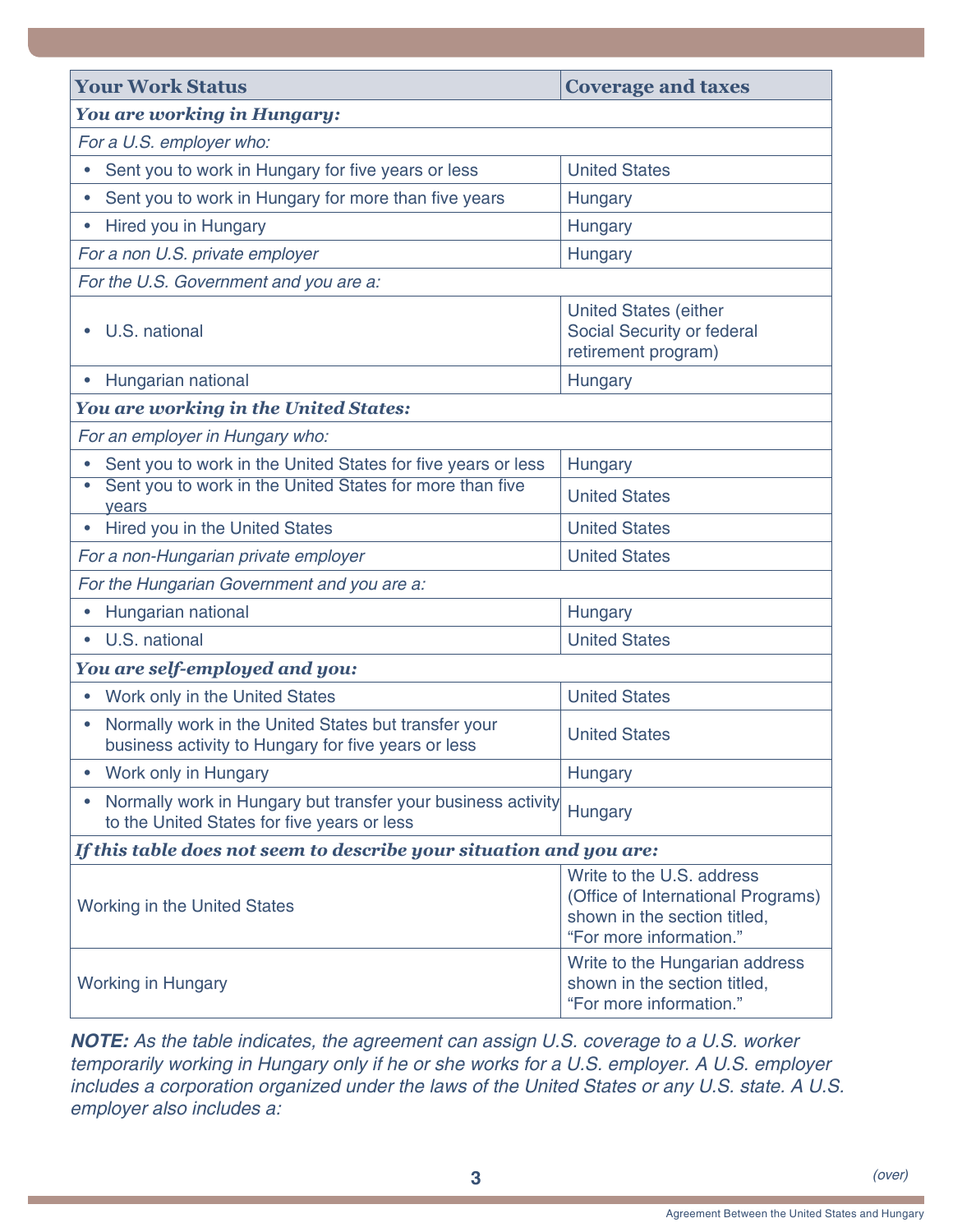- <span id="page-3-0"></span>• *Partnership if at least two-thirds of the partners are U.S. residents;*
- *U.S. resident; or*
- *Trust if all the trustees are U.S. residents.*

The term also includes a foreign affiliate of a *U.S. employer when the U.S. employer has an agreement with the Internal Revenue Service (IRS) under section 3121(l) of the Internal Revenue Code to pay Social Security taxes for*  U.S. citizens and residents the affiliate employs.

## <span id="page-3-1"></span>Certificate of coverage for employment

A certificate of coverage issued by one country serves as proof of exemption from social security coverage and contributions on the same earnings to the other country.

## **U.S. certificates**

To establish an exemption from compulsory coverage and taxes under the Hungarian system, your employer must request a U.S. certificate of coverage (Form SSA-998 HU) from this address:

Social Security Administration Office of International Programs P.O. Box 17741 Baltimore, MD 21235-7741 USA

If you prefer, you can send the request by FAX to **410-966-1861**. Please note, use this FAX number **only** to request a U.S. certificate of coverage.

No special form is required to request a certificate but the request must be in writing and provide the following information:

- Full name of worker;
- Date and place of birth;
- Citizenship;
- Country of worker's permanent residence;
- U.S. Social Security Number;
- Hungarian Social Security Identification Number;
- Date of hire:
- Country of hire;
- Name and address of the employer in the United States and Hungary; and
- Date of transfer and anticipated date of return.

In addition, your employer must indicate if you will remain an employee of the U.S. company while working in Hungary or if you will become an employee of the U.S. company's affiliate in Hungary. If you will become an employee of the company's affiliate, your employer must indicate if the U.S. company has an agreement with the IRS under section 3121(l) of the Internal Revenue Code to pay U.S. Social Security taxes for U.S. citizens and residents the affiliate employs and, if so, the effective date of the agreement.

Your employer can also request a certificate of U.S. coverage for you over the internet using a special online request form available at *[www.socialsecurity.gov/coc](http://www.socialsecurity.gov/coc)*. Only an employer or a self-employed person can use the online form to request a certificate of coverage.

When we issue a certificate of U.S. coverage, we mail two copies (one for the employer and one for the employee) to the requesting employer. It is the employer's responsibility to present the certificate to the Hungarian authorities when they ask for it.

## **Hungarian certificates**

To establish your exemption from paying U.S. Social Security taxes during temporary assignments in the United States, your employer in Hungary must request a certificate of coverage (Form US-HU 101) from Hungary at the address below.

National Health Insurance Fund

H-1139 Budapest

**Hungary** 

Váci út 73/A

To get a Hungarian certificate of coverage, include the same information listed in the previous section that you would include for a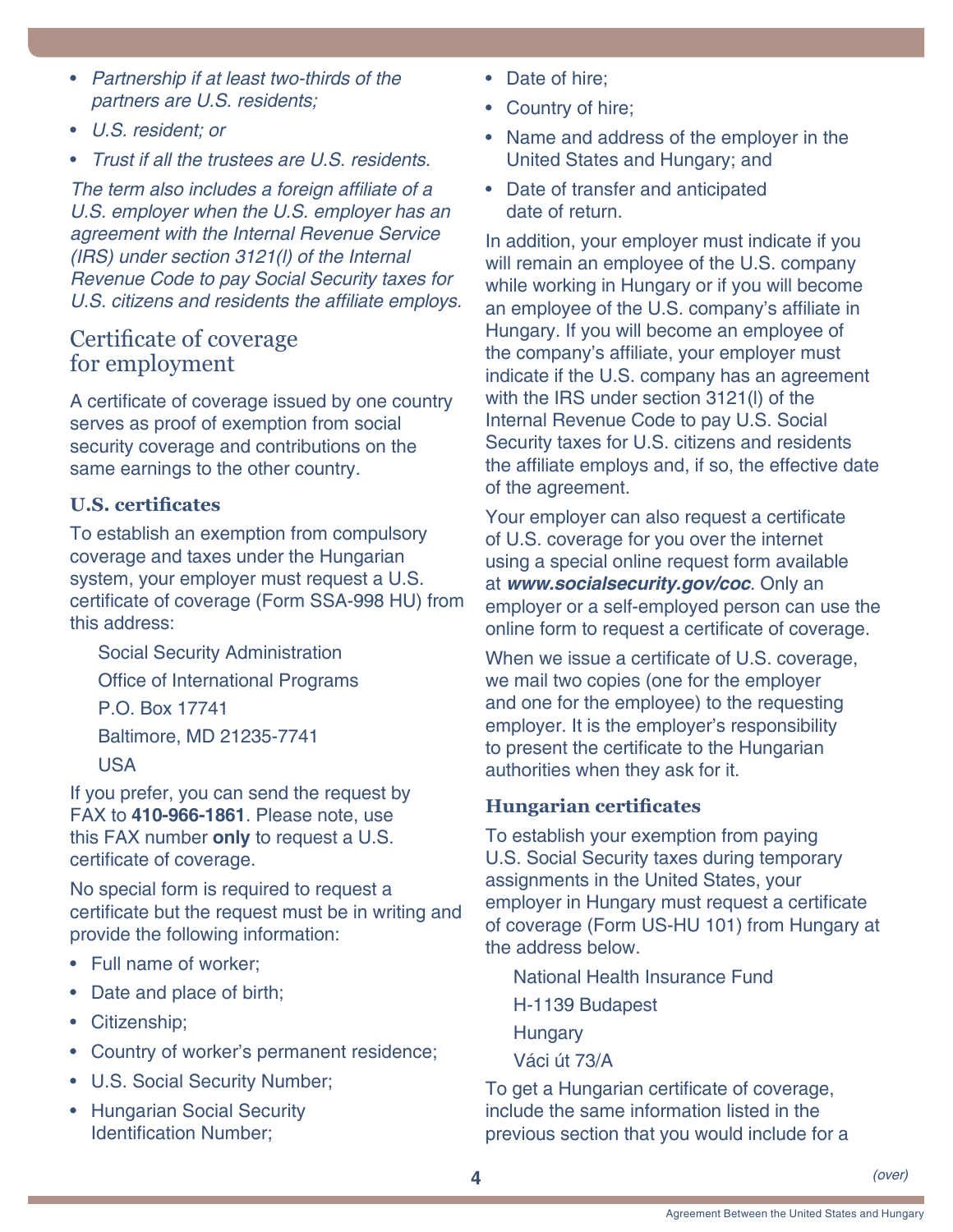<span id="page-4-0"></span>U.S. certificate of coverage. It is important that you provide your Hungarian Social Security Identification Number in your request. The employer in the United States should retain a copy of the Hungarian certificate of coverage, in case of an audit by the IRS. Do **not** send a copy to the IRS. The IRS will specifically request a copy if it needs one.

## **Certificate of coverage for self-employment persons**

If you're self-employed and would normally have to pay social security taxes to both the United States and the Hungarian social security systems, you can apply for an exemption under the agreement from paying taxes in one of the two countries.

- If you transfer your self-employment activity from the United States to Hungary for a period of five years or less, the U.S. system will cover your self-employment activity (see table on [page 3](#page-2-0)). You can request a certificate of U.S. coverage by writing to us at the address listed above or sending a fax to **410-966-1861**. You can also request a certificate of U.S. coverage over the internet using a special online request form available at *[www.socialsecurity.gov/coc](http://www.socialsecurity.gov/coc)*.
- If you live in Hungary, write to the Hungarian Central Administration of National Pension Insurance.

In your letter, include:

- Full name of worker;
- Date and place of birth;
- Country of permanent residence;
- U.S. Social Security Number;
- Hungarian Social Security Identification Number;
- Nature of self-employment activity;
- Dates the activity was or will be performed; and
- Name and address of your trade or business in both countries.

Attach a photocopy of the certificate to your U.S. income tax return each year as proof of the exemption.

## **Effective date of coverage exemption**

The certificate of coverage you receive from one country will show the effective date of your exemption from paying social security taxes to the other country. Generally, this will be the beginning date of your temporary assignment in the other country or the beginning date of your self-employment activity there. To avoid any difficulties, your employer (or you, if you are self-employed) should request a certificate of coverage as early as possible, preferably before your work in the other country begins.

If you or your employer requests a certificate of coverage, you should read the Privacy Act and Paperwork Reduction Act notices at the end of this booklet.

# Monthly benefits

The following table shows the various social security benefits payable under the U.S. and Hungarian social security systems and briefly describes the eligibility requirements that normally apply for each type of benefit. If you do not meet the requirements for these benefits, the agreement may help you qualify.

This table is only a general guide. Get additional information about U.S. benefits by visiting Social Security's website at *[www.socialsecurity.gov](http://www.socialsecurity.gov)*. You also can visit any U.S. Social Security office or call our toll-free number at **1-800-772-1213**. If you are deaf or hard of hearing, you may call our TTY number, **1-800-325-0778**.

You can get more information about the Hungarian system by writing to the Hungarian Central Administration of National Pension Insurance (ONYF) or visiting ONYF's website at *[www.onyf.hu](http://www.onyf.hu)*.

Under U.S. Social Security, you may earn up to four credits each year depending on the amount of your covered earnings. The amount needed to earn a work credit increases slightly each year. For more information, call our toll-free number, **1-800-772-1213** or visit our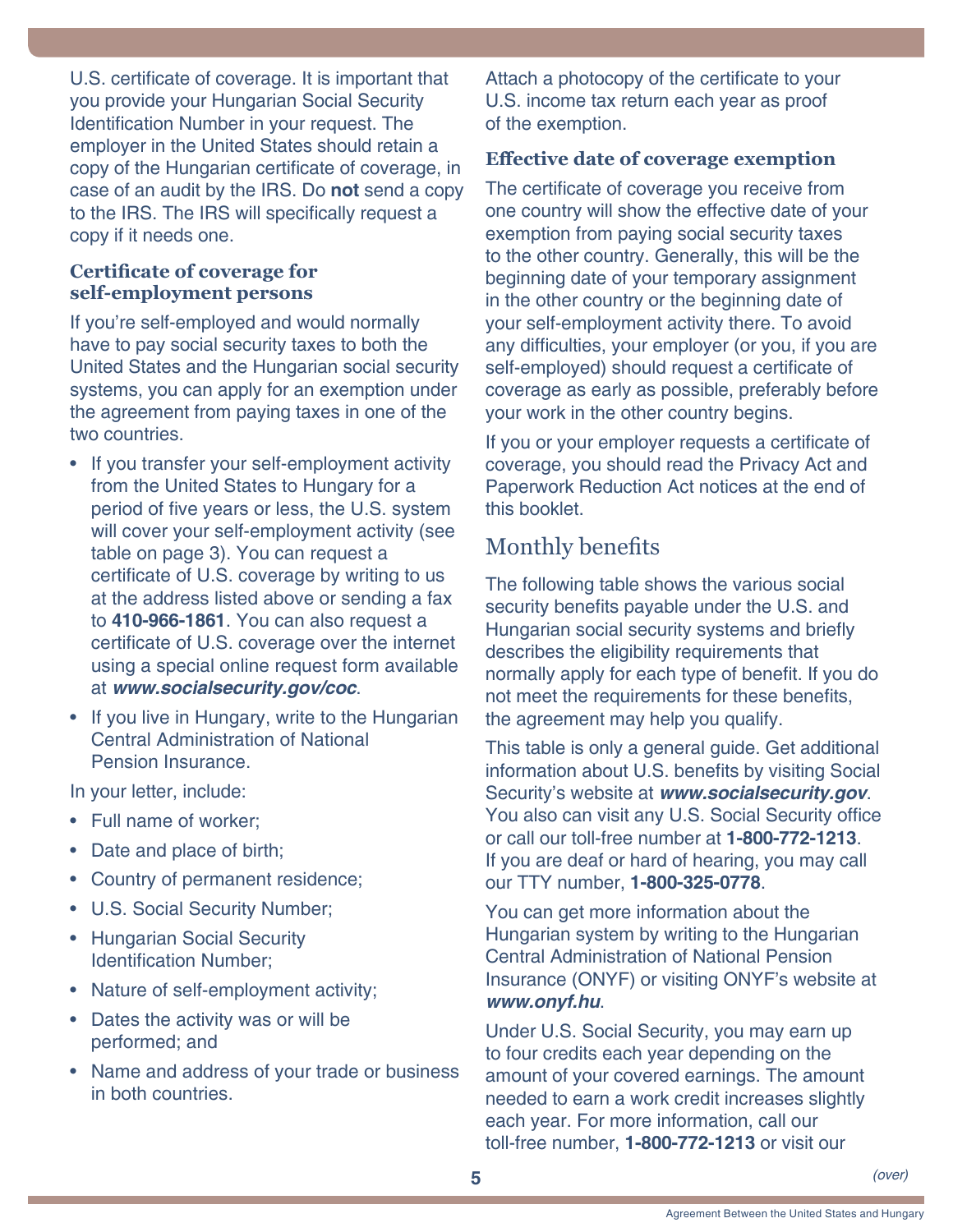<span id="page-5-0"></span>website, *[www.socialsecurity.gov](http://www.socialsecurity.gov)* and get a copy of our publication *[How You Earn Credits](http://www.ssa.gov/pubs/EN-05-10072.pdf)* [\(Publication No. 05-10072\)](http://www.ssa.gov/pubs/EN-05-10072.pdf).

The Hungarian social security system measures credits in days. For example, 90 days of Hungarian coverage is equal to one U.S. credit. For simplicity, the following table shows the amount of credits a person needs to qualify for a Hungarian benefit in terms of years.

# Old-Age Retirement benefits

| <b>United States</b>                                                                                                                                                                 | <b>Hungary</b>                                                                                                                                                                                                                                                                                                             |
|--------------------------------------------------------------------------------------------------------------------------------------------------------------------------------------|----------------------------------------------------------------------------------------------------------------------------------------------------------------------------------------------------------------------------------------------------------------------------------------------------------------------------|
| <b>Worker---Full benefit at full retirement</b><br>age.* Reduced benefit as early as age 62.<br>Required work credits range from 6 to 40<br>(40 credits if age 62 in 1991 or later). | Worker-Full benefit at age 63 with 20 years of<br>coverage (age 62 with at least 20 years of coverage<br>if born before January 1, 1952); or age 62 with 15<br>years of coverage for a partial benefit. Women with<br>40 years of service/coverage may be eligible for an<br>old-age retirement benefit regardless of age. |

# Disability benefits

| <b>United States</b>                                                                                                                                                                                                                                                        | <b>Hungary</b>                                                                                                                                                                                                    |
|-----------------------------------------------------------------------------------------------------------------------------------------------------------------------------------------------------------------------------------------------------------------------------|-------------------------------------------------------------------------------------------------------------------------------------------------------------------------------------------------------------------|
| Worker-Under full retirement age <sup>*</sup> can get<br>benefit if unable to do any substantial gainful<br>work for at least a year. Depending on age<br>at date of onset, from 6 to 40 credits needed.<br>Some recent work credits also needed<br>unless worker is blind. | <b>Worker-Must have a loss of at least 40% of working</b><br>capacity, and rehabilitation is not recommended or<br>is unlikely to be successful or if the time remaining to<br>retirement age is 5 years or less. |

# Family benefits to dependents of retired or disabled persons

| <b>United States</b>                                                                                                                                                                                                            | <b>Hungary</b>                        |
|---------------------------------------------------------------------------------------------------------------------------------------------------------------------------------------------------------------------------------|---------------------------------------|
| <b>Spouse</b> -Full benefit at full retirement<br>age* or at any age if caring for the worker's<br>entitled child under age 16 (or disabled<br>before age 22). Reduced benefit as early as<br>age 62 if not caring for a child. | <b>Spouse</b> —No provision.          |
| <b>Divorced Spouse</b> —Full benefit at full<br>retirement age.* Reduced benefit as early as<br>age 62. Must be unmarried and have been<br>married to worker for at least 10 years.                                             | <b>Divorced Spouse</b> —No provision. |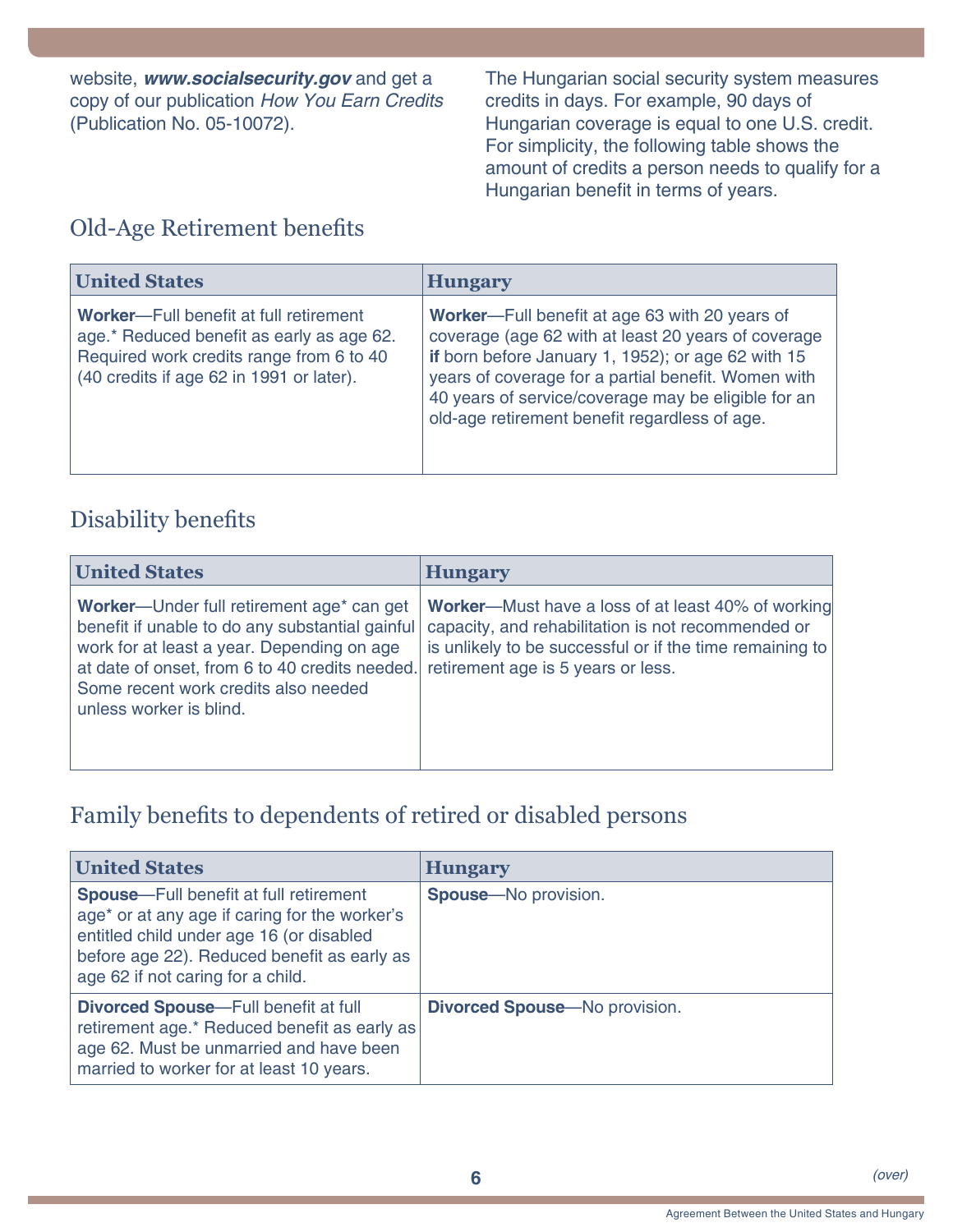<span id="page-6-0"></span>

| <b>United States</b>                                                                                                                                 | <b>Hungary</b>                |
|------------------------------------------------------------------------------------------------------------------------------------------------------|-------------------------------|
| <b>Children-If unmarried, up to age 18</b><br>(age 19 if in an elementary or secondary<br>school full time) or any age if disabled<br>before age 22. | <b>Children-No provision.</b> |

*\*Full retirement age for people born 1943-1954 is age 66. The full retirement age increases gradually until it reaches age 67 for people born in 1960 or later.*

# Survivors benefits

| <b>United States</b>                                                                                                                                                                                                                                                                                                                                            | <b>Hungary</b>                                                                                                                                                                                                                                                                                             |                                                          |
|-----------------------------------------------------------------------------------------------------------------------------------------------------------------------------------------------------------------------------------------------------------------------------------------------------------------------------------------------------------------|------------------------------------------------------------------------------------------------------------------------------------------------------------------------------------------------------------------------------------------------------------------------------------------------------------|----------------------------------------------------------|
| Widow or Widower-Full benefit at full<br>retirement age <sup>*</sup> or at any age if caring for<br>the deceased's entitled child under age<br>16 (or disabled before age 22). Reduced<br>benefit as early as age 60 (or age 50 if<br>disabled) if not caring for child. Benefits may<br>continue if remarriage occurs after age 60<br>(or age 50 if disabled). | <b>Widow or Widower (including divorced</b><br>spouse and domestic partner). May also pay<br>survivor benefits as a parental allowance or<br>an orphan's allowance.<br>To qualify for survivor benefits, the deceased worker<br>must have died as an old-age pensioner or met the<br>following conditions: |                                                          |
| <b>Divorced Widow or Widower–Same as</b><br>widow or widower if marriage lasted at least<br>10 years.<br><b>Children</b> —Same as for children of retired or<br>disabled worker.                                                                                                                                                                                | <b>Age of Death</b>                                                                                                                                                                                                                                                                                        | <b>Accrued service time</b>                              |
|                                                                                                                                                                                                                                                                                                                                                                 | before age 22                                                                                                                                                                                                                                                                                              | 2 years (or within 180 days)<br>after finishing studies) |
|                                                                                                                                                                                                                                                                                                                                                                 | between ages 22-25                                                                                                                                                                                                                                                                                         | 4 years                                                  |
|                                                                                                                                                                                                                                                                                                                                                                 | between ages 25-30                                                                                                                                                                                                                                                                                         | 6 years                                                  |
|                                                                                                                                                                                                                                                                                                                                                                 | between ages 30-35                                                                                                                                                                                                                                                                                         | 8 years                                                  |
|                                                                                                                                                                                                                                                                                                                                                                 | between ages 35-45                                                                                                                                                                                                                                                                                         | 10 years                                                 |
|                                                                                                                                                                                                                                                                                                                                                                 | after reaching age 45                                                                                                                                                                                                                                                                                      | 15 years                                                 |
|                                                                                                                                                                                                                                                                                                                                                                 |                                                                                                                                                                                                                                                                                                            |                                                          |
| <b>Lump-Sum Death Benefit-A one-time</b><br>payment not to exceed \$255 payable on the<br>death of an insured worker.                                                                                                                                                                                                                                           | Lump-Sum Death Benefit-No provision.                                                                                                                                                                                                                                                                       |                                                          |

\*For U.S. Social Security benefits, full retirement age for people born 1943-1954 is age 66. The *full retirement age increases gradually until it reaches age 67 for people born in 1960 or later.*

## **How each country pays benefits**

If you have social security credits in both the United States and Hungary, you may be eligible for benefits from one or both countries. If you meet all the basic requirements under one country's system, you will get a regular benefit from that country. If you do not meet the basic requirements, here is how the agreement may help you qualify for a benefit:

• **Benefits from the United States**—If you don't have enough U.S. work credits to

qualify for regular benefits, you may be able to qualify for a partial benefit from the United States with both U.S. and Hungarian credits. However, for us to count your Hungarian credits, you must have at least six credits (generally one-and-one half years of work) under the U.S. system. If you already have enough credits under the U.S. system to qualify for a benefit, the United States cannot count your Hungarian credits.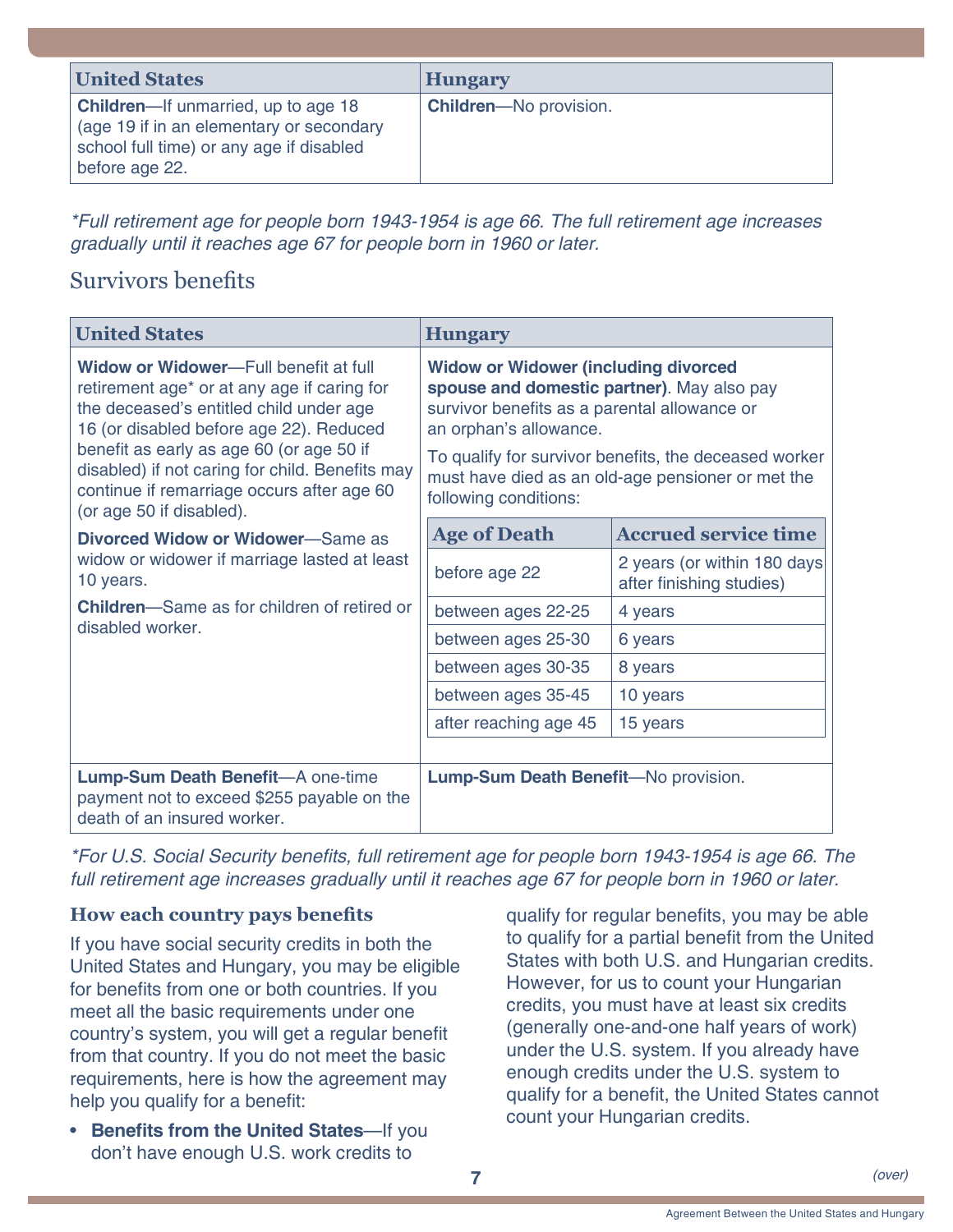<span id="page-7-0"></span>• **Benefits from Hungary**—If you don't have enough work credits under the Hungarian system to qualify for benefits, Hungary can count your credits under the U.S. Social Security system to help you qualify for Hungarian benefits. However, for Hungary to count your U.S. credits, you must have at least 365 days of coverage under the Hungarian system unless an exception applies.

## **How each country counts credits**

You don't have to do anything for one country to count your credits in the other country. If we need to count your credits under the Hungarian system to help you qualify for a U.S. benefit, we will get a copy of your Hungarian record directly from Hungary when you apply for the U.S. benefit. If Hungarian officials need to count your U.S. credits to help you qualify for a Hungarian benefit, they'll get a copy of your U.S. record directly from us when you apply for the Hungarian benefit.

Although each country may count your credits in the other country, your credits do not actually transfer from one country to the other. They remain on your record in the country where you earned them. You can also use those credits to qualify for benefits there.

#### **Computation of U.S. benefit under the agreement**

When a U.S. benefit is payable because of credits you earned both in the both United States and Hungary, we determine a theoretical benefit based on your U.S. earnings as if you completed your entire career under the U.S. Social Security system. Then, we reduce the theoretical benefit based on the number of Hungarian credits we used to make the benefit payable. The amount of the reduction will depend on the number of U.S. credits you have. The more U.S. credits you earn, the smaller the reduction.

## A Hungarian pension may affect your U.S. benefit

If you qualify for social security benefits from both the United States and Hungary based on your own work and you did not need the agreement to qualify for either benefit, U.S. law may require us to reduce the amount of your U.S. benefit. For more information, call our toll-free number, **1-800-772-1213** or visit our website, *[www.socialsecurity.gov](http://www.socialsecurity.gov)*, and get a copy of our publication *[Windfall Elimination](http://www.ssa.gov/pubs/EN-05-10045.pdf)  Provision* [\(Publication No. 05-10045\)](http://www.ssa.gov/pubs/EN-05-10045.pdf). If you are outside the United States, write to us at the address shown on the inside cover of this booklet.

# What you need to know about Medicare

Medicare is the U.S. national health insurance program for people who are age 65 or older or who are disabled. Medicare has four parts:

- Part A: Hospital insurance, which helps pay for inpatient hospital care and certain followup services;
- Part B: Medical insurance, which helps pay for doctors' services;
- Part C: Medicare Advantage plans are available in many areas. People with Medicare Parts A and B can receive all of their health care services through a provider organization under Part C; and
- Part D: Prescription drug coverage, which helps pay for medications doctors prescribe for medical treatment.

You are eligible for free hospital insurance at age 65 if you have worked long enough under the U.S. Social Security system to qualify for retirement benefits. People born in 1929 or later need 40 credits (about 10 years of covered work) to qualify for retirement benefits.

Although the agreement between the United States and Hungary allows us to count your Hungarian credits to help you qualify for U.S. retirement, disability or survivors benefits, the agreement does **not** cover Medicare benefits.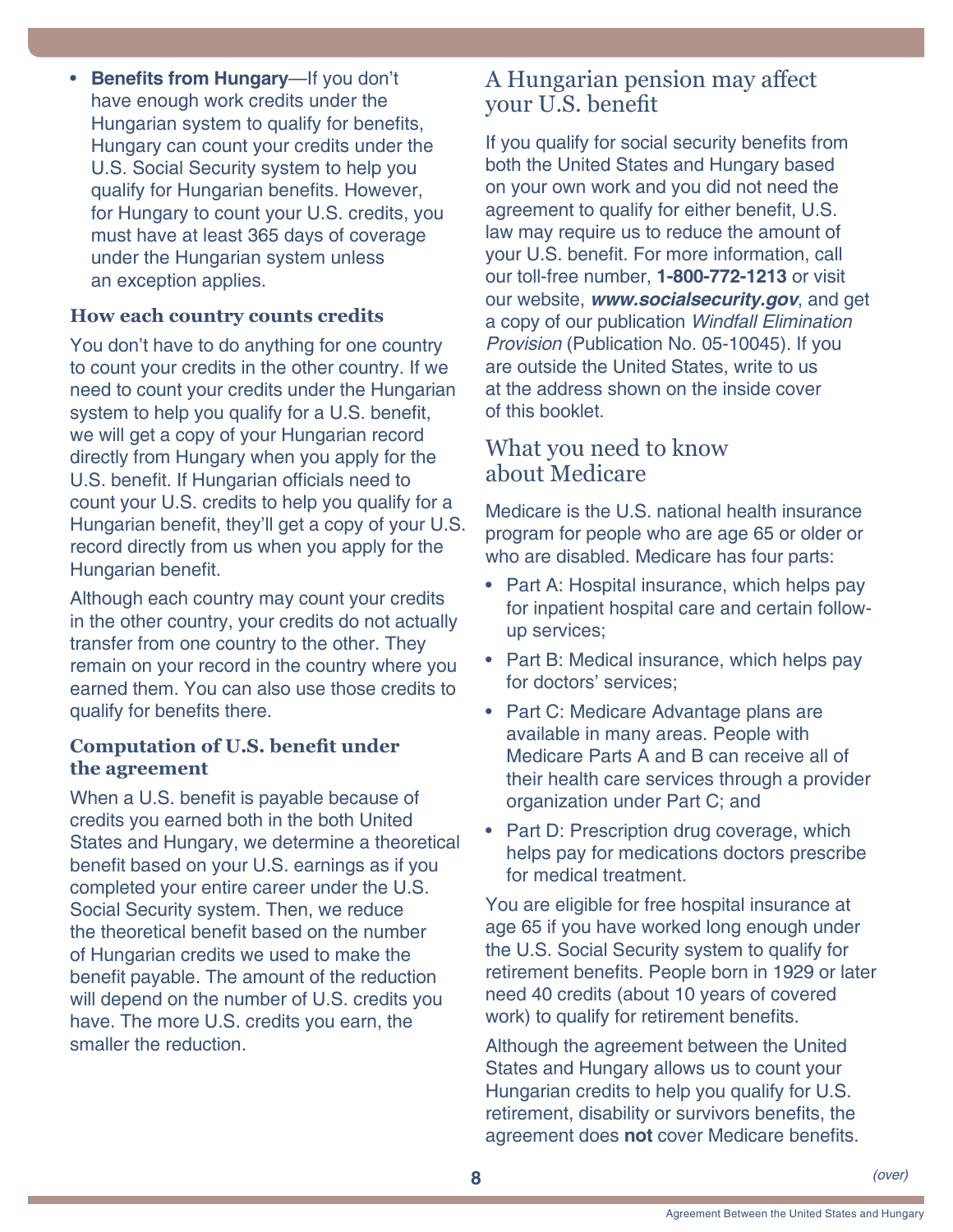<span id="page-8-0"></span>As a result, we can't count your credits in Hungary to establish entitlement to free Medicare hospital insurance.

For more information about Medicare, call our toll-free number, **1-800-772-1213**, or visit Medicare's website at *[www.medicare.gov](http://www.medicare.gov)*. You can also visit our website at *[www.socialsecurity.gov](http://www.socialsecurity.gov)* and get our publication *[Medicare](http://www.ssa.gov/EN-05-10043.pdf)* [\(Publication No. 05-10043\)](http://www.ssa.gov/EN-05-10043.pdf).

# Claims for benefits

If you live in the United States and want to apply for U.S. or Hungarian benefits:

- Visit or write any U.S. Social Security office; or
- Phone our toll-free number, **1-800-772-1213**, 7 a.m. to 7 p.m. any business day. People who are deaf or hard of hearing may call our toll-free TTY number, **1-800-325-0778**.

You can apply for Hungarian benefits at any U.S. Social Security office by completing the U.S. application Form SSA-2490-BK (Application for Benefits Under a U.S. *International Social Security Agreement*).

If you live in Hungary and wish to apply for benefits, contact:

- The U.S. Embassy in Krakow, Poland (phone **+48-12-424-5128**) to ask about U.S. benefits; or
- The Central Administration of National Pension Insurance to ask about Hungarian benefits.

You can apply in one country and ask that country to consider your application as a claim for benefits from the other country. Each country will process your claim under its own laws, count credits from the other country as the agreement requires, and notify you of its decision.

If you have not applied for benefits before, you may need to provide certain information and documents when you apply. This may include:

- The worker's U.S. Social Security number;
- The Hungarian social security number;
- Proof of age for all claimants;
- Evidence of the worker's U.S. earnings in the past 24 months; and
- Information about the worker's coverage under the Hungarian system.

You may wish to call the social security office before you go there to see if you need to provide any other information.

## **Payment of benefits**

Each country pays its own benefit. The U.S. Department of Treasury makes U.S. payments each month that cover benefits for the preceding month. Under the Hungarian system, the Central Administration of National Pension Insurance makes payments each month that cover benefits for the current month.

#### **Absence from U.S. territory**

Generally, people who are not U.S. citizens may get U.S. Social Security benefits while outside the United States only if they meet certain requirements. However, under the agreement you can receive benefits as long as you live in Hungary, regardless of your nationality. If you are not a U.S. or Hungarian citizen and live in a country other than the United States or Hungary, you may not be able to receive benefits. The publication [Your](http://www.ssa.gov/pubs/EN-05-10137.pdf)  *[Payments While You Are Outside the United](http://www.ssa.gov/pubs/EN-05-10137.pdf)  States* [\(Publication No. 05-10137\)](http://www.ssa.gov/pubs/EN-05-10137.pdf) explains the restrictions on U.S. benefits payments.

## **Appeals**

If you disagree with the decision on your claim for benefits from either country, contact any U.S. or Hungarian social security office. They can tell you what you need to do to appeal the decision.

The Hungarian social security authorities will review your appeal if it affects your rights under the Hungarian system. U.S. Social Security authorities will review your appeal if it affects your rights under the U.S. system. Since each country makes its own decisions independently of the other, a decision by one country on an issue may differ from the decision made by the other country on the same issue.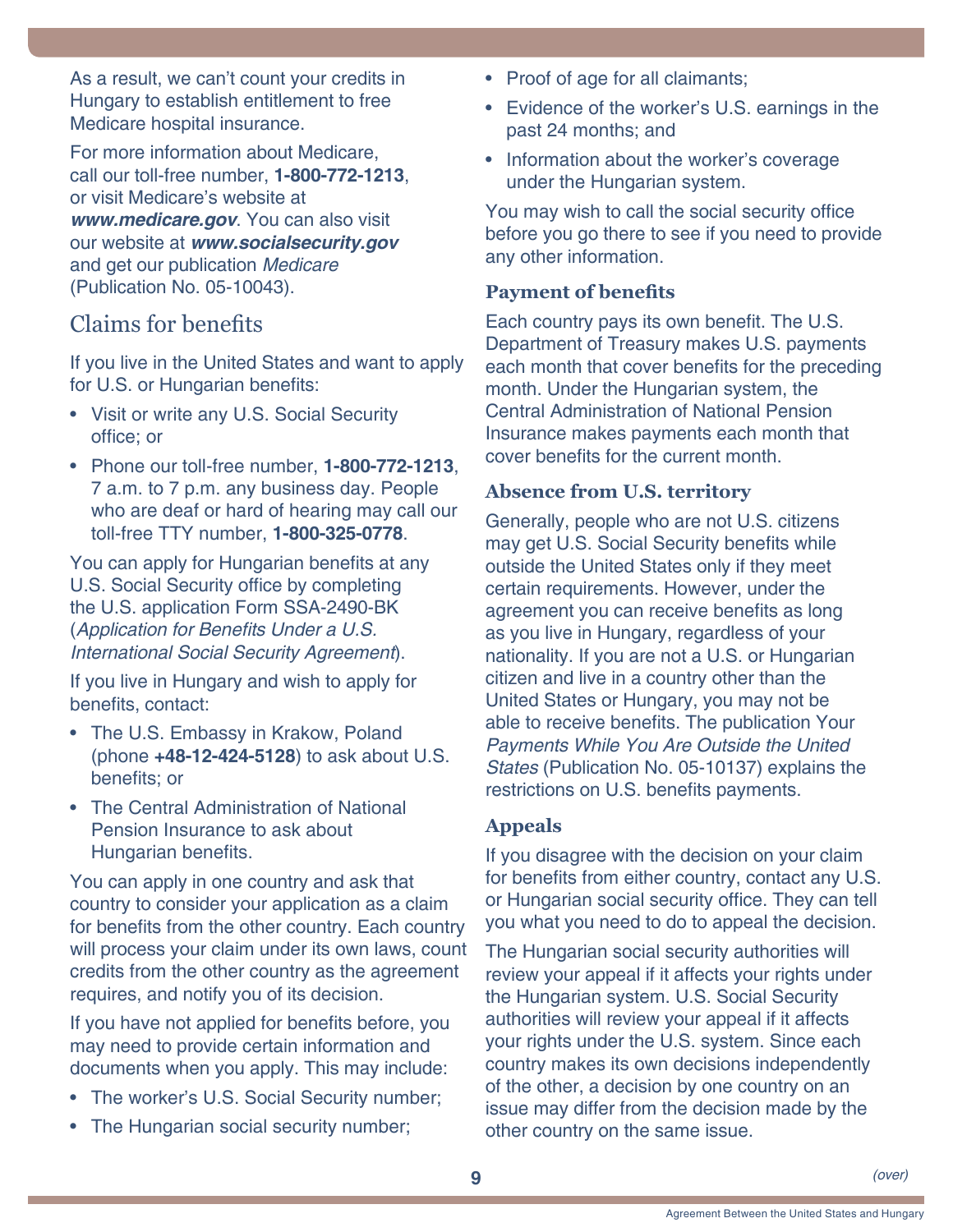## <span id="page-9-0"></span>Authority to collect information for a certificate of coverage (see [pages 4-](#page-3-1)5)

## **Privacy Act Notice**

Section 233 of the Social Security Act as amended [42 U.S.C. 433], authorizes us to collect this information. We will use the information you provide to determine if the U.S. system, in accordance with a Social Security agreement, covers your current work. The information you provide on this form is voluntary. However, failure to provide all or part of the requested information may prevent us from making an accurate and timely decision on your request for a certificate of coverage. Without the certificate, both the U.S. and the foreign social security systems may continue to cover and tax your earnings.

We rarely use the information you provide on this form for any purpose other than for the reasons explained above. However, we may use it for the administration and integrity of Social Security programs. We may also disclose information to another person or to another agency in accordance with approved routine uses, which include but are not limited to the following:

- To enable a third party or an agency to assist Social Security in establishing rights to Social Security benefits or coverage;
- To comply with federal laws requiring the release of information from Social Security records (e.g., to the Government Accountability Office, General Service Administration, National Archives and Records Administration, and the Department of Veterans Affairs);
- To make determinations for eligibility in similar health and income maintenance programs at the federal, state, and local level; and
- To facilitate statistical research, audit, or investigate activities necessary to assure the integrity of Social Security programs.

We may also use the information you provide in computer matching programs. Matching programs compare our records with records kept by other federal, state, or local government agencies. We can use information from these matching programs to establish or verify a person's eligibility for federally funded or administered benefit programs and for overpayments or delinquent debts under these programs.

A complete list of routine uses for this information is available in our System of Records Notice entitled *[Earnings Records](http://www.ssa.gov/foia/bluebook/60-0059.htm)  [and Self-Employment Income System](http://www.ssa.gov/foia/bluebook/60-0059.htm)* [\(Publication No. 60-0059](http://www.ssa.gov/foia/bluebook/60-0059.htm)). This notice, additional information regarding this form and information regarding our programs and systems are available online at *[www.socialsecurity.gov](http://www.socialsecurity.gov)* or at any Social Security office.

#### **Paperwork Reduction Act Notice**

This information collection meets the clearance requirements of 44 U.S.C. Section 3507, as amended by Section 2 of the Paperwork Reduction Act of 1995. You don't need to answer these questions unless we display a valid Office of Management and Budget control number. We estimate that it will take you about 30 minutes to read the instructions, gather the necessary facts, and write down the information to request a certificate of coverage.

# Contacting Social Security

#### **Visit our website**

The most convenient way to conduct Social Security business from anywhere at any time, is to visit *[www.socialsecurity.gov](http://www.socialsecurity.gov)*. There, you can:

- [Apply for retirement, disability, and](http://www.socialsecurity.gov/applyforbenefits)  [Medicare benefits;](http://www.socialsecurity.gov/applyforbenefits)
- [Find copies of our publications;](https://www.ssa.gov/pubs/)
- [Get answers to frequently asked](https://faq.ssa.gov/)  [questions;](https://faq.ssa.gov/) and
- So much more!